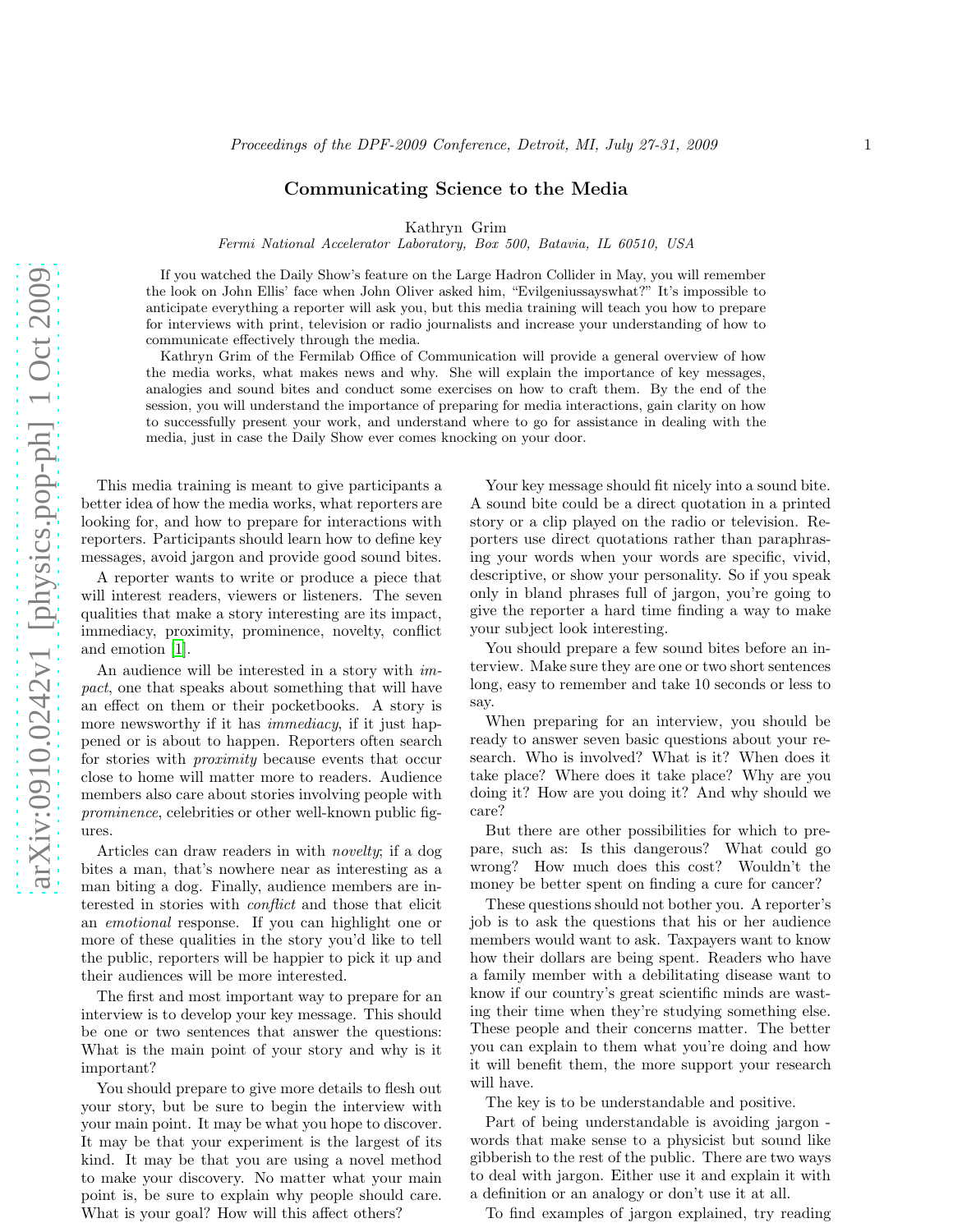"Explain it in 60 Seconds" [\[2\]](#page-2-1) features from symmetry magazine. Here is how the magazine explained antimatter:

"Consider this analogy: dig a hole, and make a hill with the earth you've excavated. Hole and hill have equal but opposite characteristics - the volume of the earth in the hill, and that of the hole where the earth was removed. For particles, properties like electrical charge are opposite to their antiparticles - one positive, one negative."

"Also, antimatter will annihilate its matter counterpart in a burst of energy, just like the hill will fill the hole, leaving neither."

To avoid using jargon, think of another way to say what you'd like to say. To avoid having to explain what a nanometer is while describing the diameter of atom, describe how many atoms fit on a pinhead or compare the size of an atom to the diameter of a human hair.

And stay positive. Do not repeat a negative idea, even to deny it. If a reporter asks you, for example, if your experiment is going to cause a black hole, it is better to say, "The experiment is perfectly safe," than, "The experiment will not cause a black hole." Someone watching you say the latter on the news is going to wonder why you need to talk about the possibility of black holes at all.

Most reporters would not use such a quote for the sole purpose of making you look suspicious. However, a good reporter cannot take the statement, "The experiment will not cause a black hole" to mean "The experiment is perfectly safe." You may say there will be no black hole, but that does not preclude the possibility that your experiment will cause a huge ball of fire instead. You need to put things in a positive light; the reporter cannot do it for you. So before the interview, think of difficult questions you might have to answer, and come up with positive ways to answer them.

You should also think of questions you would like to ask the reporter. Ask what kind of ground you will be covering in the interview. What kind of message is the reporter looking for? How will it be used? With what other material? Whom else will be interviewed for this piece? If the piece is for radio or television, ask if the interview will be live or recorded. How long will the interview last? Where and how will it take place?

If you are cold-called and asked to do a phone interview, tell the reporter that you are busy and set up a good time to call back. This will give you time to prepare. But realize that reporters are usually working on a tight deadline, so if you make them wait too long, they will have to find someone else to interview.

Talking on the phone can feel comfortable and informal, maybe a little too much so. To avoid saying something you will regret, imagine that someone whose opinion you care about is standing behind you as you talk.

Conversely, a live interview can make you nervous. If so, try to think of it as a social chat. If you are preparing for a television or radio interview, arrive early. If the interview is pre-recorded, feel free to ask to try to explain something again if you do not think you did well on your first try. During a radio interview, talking with your hands can make you sound more natural.

In preparing for a television interview, check your appearance. Dress quietly, without bold patterns or dangly earrings. Wear summer-weight clothing, as studio lights are hot. Avoid wearing tinted lenses. If someone at the studio offers to change your clothes or makeup, trust him or her.

During the interview, sit forward rather than leaning back, which will make you seem disengaged from the conversation. Do not cross or splay your legs. Look at the interviewer, not the camera, and use normal body language. If you are unsure where to look, ask.

During any interview state the most important information first and give the background second. Keep your responses brief but long enough to give the reporter quotes to use. Stick to your key messages, repeating if necessary. Mention the subject you're discussing by name - rather than saying "it" or "this" - several times during the interview to create better sound bites, ones that need less or no introduction.

Do not overestimate a reporter's knowledge of your subject. Give background and set the record straight if the reporter seems to be asking a question based on incorrect information. Be sure to identify whether something is a fact or your opinion. If you do not understand a question, ask for clarification rather than risking giving a confusing answer. If you do not know the answer, tell the reporter you will get back to him or her; inventing something off the top of your head will come back to bite you!

Just as you shouldn't make things up, you should also correct reporters when they are wrong. They will appreciate it. They do not want to look bad any more than you do, and mistakes in their stories reflect badly on them. But make sure to do so without being argumentative. Realize that the reporter is the one who's going to produce the story. You do not want to make yourself look bad with combative quotes. If you are on a live program, realize that the audience is loyal to the reporter. If you try to make him or her look bad, it will wind up reflecting poorly on you.

Instead, be enthusiastic about your research. Let people know what interests you. Your excitement could be infectious and will give you better quotes.

After the interview, be sure the reporter knows how to spell your name and what to give as your title or position. Ask for a copy of the final product or to know when the piece will air. Ask for feedback so that you can be better prepared for your next inter